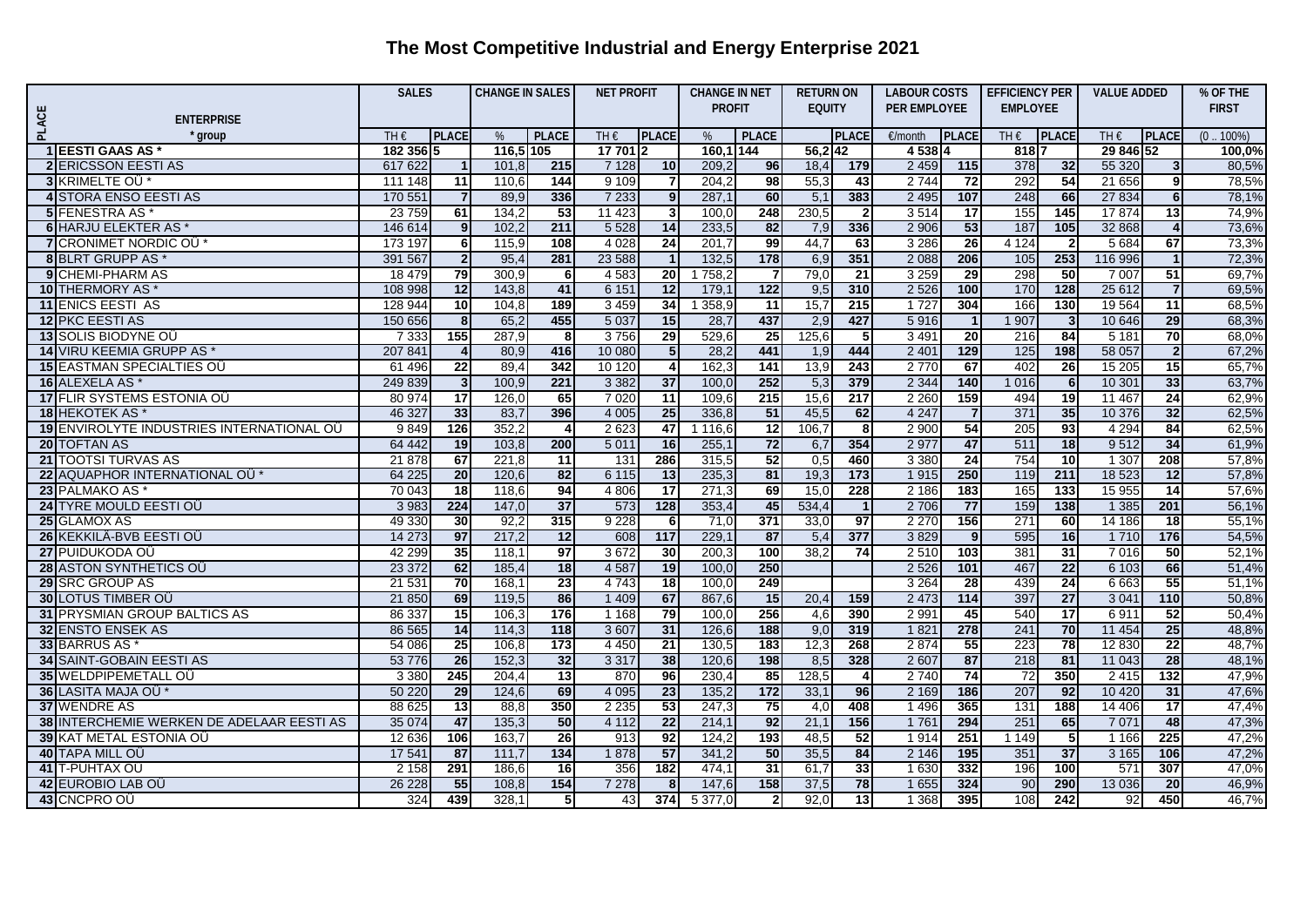|       |                                           | <b>SALES</b>  |                 | <b>CHANGE IN SALES</b><br><b>NET PROFIT</b> |                  |               |                   | <b>CHANGE IN NET</b> |                  |               | <b>RETURN ON</b> | <b>LABOUR COSTS</b> |                  | <b>EFFICIENCY PER</b> |                  | <b>VALUE ADDED</b> |                 | % OF THE     |
|-------|-------------------------------------------|---------------|-----------------|---------------------------------------------|------------------|---------------|-------------------|----------------------|------------------|---------------|------------------|---------------------|------------------|-----------------------|------------------|--------------------|-----------------|--------------|
|       |                                           |               |                 |                                             |                  |               |                   | <b>PROFIT</b>        |                  | <b>EQUITY</b> |                  | PER EMPLOYEE        |                  | <b>EMPLOYEE</b>       |                  |                    |                 | <b>FIRST</b> |
| PLACE | <b>ENTERPRISE</b>                         |               |                 |                                             |                  |               |                   |                      |                  |               |                  |                     |                  |                       |                  |                    |                 |              |
|       | group                                     | TH $\epsilon$ | <b>PLACE</b>    | %                                           | <b>PLACE</b>     | TH $\epsilon$ | <b>PLACE</b>      | %                    | <b>PLACE</b>     |               | <b>PLACE</b>     | €/month             | <b>PLACE</b>     | TH $\epsilon$         | <b>PLACE</b>     | TH $\epsilon$      | <b>PLACE</b>    | $(0.100\%)$  |
|       | 44 KAISSU INTERIORS OU                    | 252           | 453             | 190.7                                       | 15               | 35            | 387               | 422,0                | 38               | 111.3         | 7                | 934                 |                  | 84                    | 310              | 69                 | 459             | 46,4%        |
|       | <b>45 NORDIC GROUP OU</b>                 | 2 8 3 4       | 265             | 148,1                                       | 35               | 513           | 137               | 084,8                | 13               | 45,8          | 60               | 2 3 6 2             | 135              | 258                   | 62               | 825                | 267             | 46,1%        |
|       | <b>46 LOO ELEKTER AS</b>                  | 5 6 2 4       | 188             | 98,0                                        | 260              | 576           | $\frac{126}{ }$   | 391,9                | 39               | 11,4          | 278              | 2 9 3 7             | 51               | 469                   | $\overline{21}$  | 999                | 241             | 46,0%        |
|       | <b>47 VIIRATSI SAEVESKI AS</b>            | 53 275        | 27              | 100.0                                       | 233              | 3860          | $\overline{27}$   | 100.0                | 251              | 17,3          | 194              | 2 4 8 5             | $\overline{110}$ | 342                   | 38               | 8512               | 36              | 45.8%        |
|       | <b>48 RUUKKI PRODUCTS AS</b>              | 61 875        | $\overline{21}$ | 93,4                                        | 304              | 3 4 4 8       | 35                | 80,2                 | 355              | 12,8          | 260              | 2 5 9 5             | 88               | 375                   | 34               | 8587               | 35              | 45,5%        |
|       | 49 HÖHLE OU                               | 6 0 75        | 177             | 148.3                                       | 34               | 1143          | $\overline{80}$   | 236,9                | 80               | 67,1          | 29               | 2 9 2 6             | 52               | 304                   | 49               | 1846               | 164             | 45,5%        |
|       | 50 ORDI OÜ                                | 9781          | 128             | 115,1                                       | $114$            | 313           | 200               | 3317,4               | $\overline{4}$   | 23,9          | 135              | 2 2 2 5             | 172              | 376                   | 33               | 1 0 0 7            | 240             | 44,9%        |
|       | 51 FMP DESIGN OU                          | 172           | 462             | 668,7                                       | $\overline{1}$   | 13            | 430               | 490,5                | 29               | 90,6          | 14               | 950                 |                  | $\overline{57}$       | 396              | 47                 | 468             | 44,7%        |
|       | <b>52 AKZO NOBEL BALTICS AS</b>           | 40 821        | 39              | 103,5                                       | 201              | 2 4 5 0       | 49                | 181,8                | 119              | 17,7          | 185              | 2 7 7 3             | 65               | 319                   | 44               | 6710               | 54              | 44.6%        |
|       | 53 RAIT AS                                | 47 282        | 32              | 111,1                                       | $\overline{141}$ | 2 3 3 2       | 50                | 151,9                | 155              | 17,6          | 187              | 2 6 3 0             | 84               | 326                   | 41               | 6 9 0 8            | 53              | 44,5%        |
|       | <b>54 WELLMAX BALTIC OU</b>               | 4 9 4 9       | 205             | 164,2                                       | 25               | 285           | 206               | 279,6                | 64               | 44,0          | 65               | 1 0 4 2             |                  | 450                   | $\overline{23}$  | 423                | 332             | 44,4%        |
|       | <b>55 EESTI HÖÖVELLIIST OÜ</b>            | 39 445        | 41              | 119,2                                       | 89               | 3539          | 32                | 233,2                | 83               | 10,7          | 291              | 1826                | 275              | 176                   | 120              | 8 4 4 8            | $\overline{37}$ | 44,3%        |
|       | <b>56 NATURAL AS</b>                      | 14 866        | 94              | 138,3                                       | 46               | 183           | 258               | 441,4                | 33               | 13,9          | 241              | 1 9 2 3             | 247              | 316                   | 45               | 1 2 6 7            | 212             | 44,3%        |
|       | <b>57 TESLER GRUPP OU</b>                 | 430           | 426             | 135,1                                       | 52               | 77            | 322               | 568.3                | 24               | 131,8         | دن               | 1117                |                  | 107                   | 245              | 131                | 432             | 44.1%        |
|       | <b>58 HANZA MECHANICS TARTU AS</b>        | 56 191        | $\overline{24}$ | 104,9                                       | 187              | 3 9 0 2       | 26                | 133,4                | 173              | 24,5          | 132              | 1 6 9 7             | 311              | 120                   | 208              | 13 4 10            | 19              | 43,9%        |
|       | 59 RABACONDA OÜ                           | 1 2 3 6       | 343             | 112.2                                       | 131              | 49            | 367               | 215,5                | 91               | 77,3          | $\overline{22}$  | 1 3 7 7             | 393              | 618                   | 13               | 82                 | 454             | 43,9%        |
|       | <b>60 ARRAS CONSTRUCTION FURNITURE OU</b> | 7 2 2 2       | 158             | 141,1                                       | 43               | 608           | $\frac{116}{116}$ | 663,9                | 9                | 29,4          | 109              | 2 5 5 5             | 94               | $\frac{185}{2}$       | 109              | 1 804              | 169             | 43,8%        |
|       | <b>61 BALTIC WORKBOATS AS</b>             | 36 739        | 44              | 147.2                                       | 36               | 2 5 3 3       | 48                | 100,0                | 254              | 21,5          | 149              | 2850                | 59               | 234                   | $\overline{72}$  | 7 9 0 3            | $\overline{41}$ | 43,4%        |
|       | <b>62 TIKKURILA AS</b>                    | 26 069        | 56              | 106.9                                       | $\overline{172}$ | 1 3 9 5       | 68                | 189.3                | 110              | 35,4          | 86               | 3 4 7 9             | $\overline{21}$  | 314                   | 46               | 4 8 61             | 76              | 43.3%        |
|       | 63 TARTU RAUD OU                          | 718           | 383             | 186,2                                       | $\overline{17}$  | 95            | 306               | 299,6                | 54               | 76,2          | 23               | 3 0 6 9             | 34               | $\overline{72}$       | 348              | 463                | 326             | 42,9%        |
|       | 64 ETS NORD AS                            | 49 0 27       | $\overline{31}$ | 104.0                                       | 197              | 2 3 2 9       | $-51$             | 101,7                | 241              | 19,6          | 170              | 3 0 0 0             | 44               | 138                   | $\overline{172}$ | 15 108             | 16              | 42,8%        |
|       | 65 LABELPRINT OU                          | 11 038        | 119             | 115,9                                       | 109              | 1 0 8 7       | $\overline{83}$   | 522,0                | 26               | 30,2          | 105              | 2 4 2 4             | $\overline{125}$ | 153                   | 150              | 3181               | 105             | 42,6%        |
|       | 66 TIMBERELEMENT OU                       | 1 4 4 2       | 329             | 137,9                                       | 47               | 151           | 273               | 763,5                | $\overline{18}$  | 102,7         | 9                | 1 643               | 328              | 76                    | 335              | 526                | 312             | 42,5%        |
|       | 67 DZIDRA OÜ                              | 3 0 6 4       | 258             | 132,5                                       | 56               | 503           | 142               | 107,3                | $\overline{223}$ | 47,3          | 54               | 2 5 5 2             | $\overline{95}$  | 613                   | 15               | 656                | 294             | 42,2%        |
|       | <b>68 ELEKTRUM EESTI OÜ</b>               | 41 147        | 36              | 102,2                                       | 212              | 239           | 233               | 83,0                 | 348              | 25,6          | 128              | 2 7 0 9             | 76               | 1789                  | $\overline{4}$   | 987                | 243             | 42,1%        |
|       | 69 DIPPERFOX OU                           | 285           | 448             | 136.7                                       | 48               | 78            | 321               | 352,3                | 46               | 118,9         | 6                | 2 100               | 203              | 57                    | 395              | 204                | 397             | 41.8%        |
|       | <b>70 ONEWOOD OU</b>                      | 1 2 8 2       | 340             | 139,7                                       | 45               | 53            | 359               | 440,0                | 34               | 63,5          | 31               | 1 6 1 9             | 335              | 183                   | $\overline{113}$ | 189                | 404             | 41,7%        |
|       | 71 DYNOMAX OÜ                             | 1 5 9 8       | 314             | 181,2                                       | 19               | 577           | 125               | 279,7                | 63               | 84,9          | $\overline{17}$  | 1 0 28              |                  | 160                   | 137              | 701                | 286             | 41,7%        |
|       | 72 BESTNET AS                             | 22 5 65       | 64              | 109,6                                       | 152              | 2 3 1 4       | $\overline{52}$   | 296,9                | 55               | 15,2          | 224              | 2 2 9 0             | 149              | 156                   | $\frac{142}{2}$  | 6 298              | 61              | 41,5%        |
|       | 73 BALTIACHEMI OÜ                         | 1 183         | 346             | 149,5                                       | 33               | 237           | 234               | 1852,1               | 6                | 23,7          | 140              | 1811                | 281              | 237                   | 71               | 346                | 348             | 41,4%        |
|       | 74 BAV ENGINEERING OU                     | 1 0 0 7       | 359             | 290.3                                       | $\overline{7}$   | 58            | 348               | 100,0                | 285              | 20,2          | 163              | 4 4 1 4             | 6                | 336                   | 40               | 217                | 391             | 40,7%        |
|       | <b>75 DOLD PUIDUTÖÖSTUS OÜ</b>            | 17 445        | 88              | 106.1                                       | 178              | 1 4 5 2       | 63                | 518,2                | $\overline{27}$  | 20,1          | 165              | 1465                | 371              | 165                   | 134              | 3316               | 99              | 40,5%        |
|       | 76 RUDUS AS                               | 28 980        | 53              | 90,7                                        | 330              | 70            | 333               | 100,0                | 281              | 0,4           | 462              | 3720                | $\overline{13}$  | 743                   | 11               | 1811               | 168             | 40,5%        |
|       | 77 TALLINN SHIPYARD OÜ                    | 31 563        | 49              | 89,4                                        | 343              | 2674          | 46                | 91,2                 | 329              | 76,0          | 24               | 2 5 0 2             | 104              | 205                   | 94               | 7 2 9 9            | 46              | 40.3%        |
|       | 78 TDR SYSTEMS OU                         | 1385          | 332             | 115,9                                       | 110              | 82            | 313               | 745,5                | $\overline{19}$  | 73,0          | 25               | 1 608               | 336              | 173                   | 124              | 237                | 382             | 40,3%        |
|       | <b>79 ESTIKO-PLASTAR AS</b>               | 32 580        | 48              | 104.0                                       | 198              | 2 9 64        | 43                | 136,1                | 169              | 11.2          | 280              | 2869                | 56               | 213                   | 87               | 8 2 3 1            | 39              | 40,1%        |
|       | 80 SCENER OU                              | 50 940        | 28              | 76,7                                        | 432              | 146           | 278               | 58,6                 | 397              | 13,1          | 254              | 3 3 9 8             | $\overline{23}$  | 6 3 67                | $\mathbf{1}$     | 473                | 324             | 40.0%        |
|       | <b>81 BIOLAN BALTIC OU</b>                | 9768          | 129             | 125,5                                       | 68               | 1 4 3 7       | 65                | 220,6                | 89               | 46,3          | 58               | 2 2 5 5             | 161              | 264                   | 61               | 2 4 3 8            | 131             | 39,7%        |
|       | 82 AQ LASERTOOL OU                        | 35 111        | 46              | 82,7                                        | 407              | 3 3 9 1       | 36                | 218,2                | 90               | 12,6          | 261              | 1913                | 252              | 102                   | 263              | 11 263             | 27              | 39,7%        |
|       | 83 BIRGER OU                              | 20 338        | 77              | 113,1                                       | 122              | 852           | 97                | 276,1                | 66               | 52,4          | 46               | 2 2 2 7             | 170              | 103                   | 257              | 6 1 4 3            | 64              | 39,6%        |
|       | 84 TEKNOS OÜ                              | 12 941        | 105             | 101.1                                       | 219              | 908           | 93                | 177.9                | $\overline{124}$ | 20,2          | 162              | 3 2 7 9             | 27               | 431                   | 25               | 2 0 8 8            | 146             | 39,5%        |
|       | 85 NURME LOODUSKOSMEETIKA OÜ              | 956           | 362             | 180.0                                       | 20               | 346           | 185               | 279,9                | 61               | 90.0          | 15               | 1 0 0 8             |                  | 87                    | 302              | 479                | 321             | 39.4%        |
|       | 86 ESCO AS                                | 2 0 3 1       | 297             | 93.4                                        | 306              | 56            | 352               | 359,8                | 43               | 61,2          | 35               | 2 2 6 4             | 158              | 254                   | 64               | 274                | 374             | 39,3%        |
|       |                                           |               |                 |                                             |                  |               |                   |                      |                  |               |                  |                     |                  |                       |                  |                    |                 |              |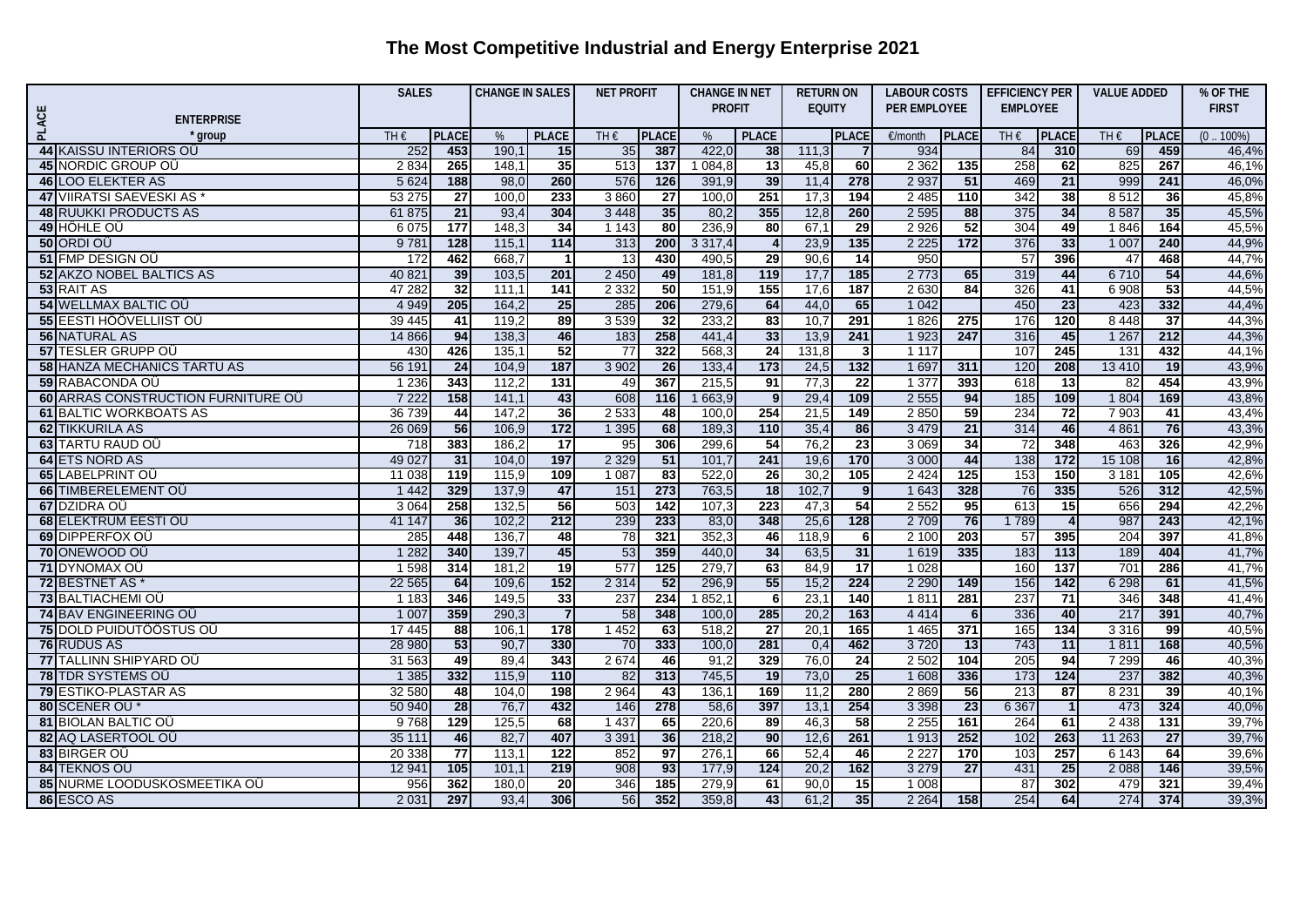|              |                                              |                     | <b>SALES</b>    |               | <b>CHANGE IN SALES</b> |                            | <b>NET PROFIT</b> |                | <b>CHANGE IN NET</b> | <b>RETURN ON</b> |                   | <b>LABOUR COSTS</b> |                  | <b>EFFICIENCY PER</b> |              | <b>VALUE ADDED</b>        |              | % OF THE       |
|--------------|----------------------------------------------|---------------------|-----------------|---------------|------------------------|----------------------------|-------------------|----------------|----------------------|------------------|-------------------|---------------------|------------------|-----------------------|--------------|---------------------------|--------------|----------------|
|              |                                              |                     |                 |               |                        |                            |                   | <b>PROFIT</b>  |                      | <b>EQUITY</b>    |                   | PER EMPLOYEE        |                  | <b>EMPLOYEE</b>       |              |                           |              | <b>FIRST</b>   |
| <b>PLACE</b> | <b>ENTERPRISE</b>                            |                     |                 |               |                        |                            |                   |                |                      |                  |                   |                     |                  |                       |              |                           |              |                |
|              | group                                        | $TH \in$            | <b>PLACE</b>    | $\%$          | <b>PLACE</b>           | TH $\epsilon$              | <b>PLACE</b>      | %              | <b>PLACE</b>         |                  | <b>PLACE</b>      | €/month             | <b>PLACE</b>     | TH $\epsilon$         | <b>PLACE</b> | TH€                       | <b>PLACE</b> | $(0100\%)$     |
|              | 87 HARMET OÜ*                                | 82 943              | 16              | 85,6          | 379                    | 581                        | 124               | 24,8           | 448                  | 2,9              | 428               | 2 2 7 4             | 153              | 110                   | 233          | 21 1 26                   | 10           | 39.0%          |
|              | 88 RESPO HAAGISED AS *                       | 21 288              | 72              | 117,2         | 99                     | 2 7 3 8                    | 44                | 186,0          | 114                  | 19,2             | 174               | 2 4 1 2             | $\overline{127}$ | 161                   | 136          | 6 5 5 9                   | 56           | 38,8%          |
|              | <b>89 TEHNOPLAST AS</b>                      | 4536                | 216             | 112,1         | $\overline{132}$       | 386                        | 173               | 602,1          | 22<br>23             | 35,4             | 87<br>158         | 2 1 8 7             | 182              | 142                   | 165          | 1 2 2 5                   | 218          | 38,6%          |
|              | <b>90 TORM METALL OU</b>                     | 11 694              | 112             | 116,9         | 102                    | 499                        | 144               | 597,3          |                      | 20,7             |                   | 1 9 8 5             | 238              | 84                    | 308          | 3810                      | 91           | 38,4%          |
|              | 91 THOMEKO EESTI OÜ<br>92 FAVOR AS           | 5 6 6 8<br>29 4 4 9 | 185<br>52       | 105,0<br>94,2 | 186<br>295             | $\overline{38}$<br>1 6 5 6 | 383<br>60         | 345,9<br>190,6 | 49<br>108            | 2,8<br>22,3      | 429<br>145        | 3 0 0 2<br>2668     | 43<br>79         | 298<br>207            | 51<br>90     | $\overline{722}$<br>6 203 | 283<br>63    | 38,1%<br>38.0% |
|              | 93 GAASIVÕRK AS                              | 23 961              | 58              | 110.8         | 142                    | 414                        | 162               | 25,0           | 447                  | 6,7              | 355               | 3 0 4 8             | $\overline{37}$  | 773                   | 8            | 1 5 4 8                   | 191          | 37,9%          |
|              | 94 ANDRES GLASS SOLUTIONS OU                 |                     | 240             | 145,1         | 39                     | 349                        | 184               | 295,5          | 56                   | 61,5             | 34                | 1 6 5 8             | 322              | 141                   | 170          |                           | 263          | 37,6%          |
|              | 95 VARA SAEVESKI OÜ                          | 3515<br>22 615      | 63              | 92.1          | 316                    | 383                        | 174               | 248,8          | 73                   | 2,7              | 431               | 2765                | 69               | 353                   | 36           | 846<br>2 507              | 126          | 37.6%          |
|              | 96 PVC KATTED OU                             | 846                 | 373             | 98,3          | 256                    | 18                         | 414               | 379,1          | 41                   | 89,3             | 16                | 1851                | 269              | 94                    | 285          | 218                       | 389          | 37,4%          |
|              | 97 PALMSE MEHAANIKAKODA OÜ*                  | 27 014              | 54              | 91.9          | 318                    | 2974                       | 42                | 85,1           | 344                  | 14,9             | $\overline{229}$  | 2859                | $\overline{57}$  | 294                   | 52           | 6 1 3 0                   | 65           | 37,3%          |
|              | 98 UPM-KYMMENE OTEPÄÄ OÜ                     | 46 200              | 34              | 91.0          | 325                    | 3852                       | $\overline{28}$   | 55,3           | 403                  | 7,1              | 348               | 2 1 6 4             | 188              | 180                   | 116          | 10 5 26                   | 30           | 37,2%          |
|              | 99 PK OLIVER AS                              | 13 867              | 99              | 88.7          | 351                    | 638                        | 113               | 93,7           | 322                  | 14,7             | 240               | 2 5 0 2             | 105              | 630                   | 12           | 1 2 9 9                   | 209          | 37,1%          |
|              | 100 HAKA PLAST OU                            | 11 4 18             | 114             | 104,3         | 194                    | 1 2 9 6                    | 72                | 122,6          | 195                  | 25,8             | 127               | 3737                | 12               | 309                   | 48           | 2 9 5 5                   | 111          | 36,6%          |
|              | 101 TARTU PAK OÜ                             | 1 1 4 3             | 348             | 111,7         | 136                    | 197                        | 253               | 831,4          | 16                   | 34,3             | 91                | 1770                | 293              | 143                   | 164          | 367                       | 344          | 36,3%          |
|              | 102 HARJU ELEKTER ELEKTROTEHNIKA AS          | 38 575              | 42              | 113,4         | 120                    | 1 2 7 6                    | $\overline{73}$   | 100,0          | 255                  | 23,5             | 136               | 2 4 7 3             | 113              | 181                   | $115$        | 7 5 9 6                   | 43           | 36,1%          |
|              | 103 RAKVERE SOOJUS AS                        | 1852                | 303             | 89,1          | 348                    | 230                        | 240               | 56,7           | 401                  | 5,9              | 372               | 4 4 4 0             | 5 <sub>5</sub>   | 617                   | 14           | 39 <sub>C</sub>           | 337          | 36,0%          |
|              | 104 MODULE TECH OU                           | 16 353              | 91              | 124,0         | 70                     | 1 9 5 7                    | 56                | 138,5          | 168                  | 31,0             | 101               | 2 5 6 6             | 92               | 170                   | $127$        | 4 9 1 4                   | 73           | 36,0%          |
|              | 105 RAKVERE METSAMAJAND AS                   | 9717                | 130             | 165,1         | 24                     | 425                        | 157               | 239,           | 79                   | 37,9             | 76                | 1 667               | 317              | 118                   | 215          | 2 0 6 5                   | 148          | 35,9%          |
|              | 106 M JA P NURST AS                          | 14 4 9 2            | 96              | 110,6         | $145$                  | 541                        | $\overline{133}$  | 712,7          | $\overline{21}$      | 11,1             | 282               | 1 3 9 0             | 388              | 80                    | 326          | 3577                      | 93           | 35,8%          |
|              | 107 TALLINNA MASINATEHAS OU                  | 5752                | 183             | 123,2         | 72                     | 209                        | 246               | 128,6          | 185                  | 46,5             | 57                | 2 4 3 0             | $\overline{122}$ | 383                   | 30           | 646                       | 298          | 35,4%          |
|              | 108 TEHNOKESKUS OÜ                           | 1 4 5 9             | 326             | 108,6         | 157                    | 84                         | 310               | 811,7          | 17                   | 43,8             | 66                | 938                 |                  | 146                   | 159          | 197                       | 401          | 35,3%          |
|              | <b>109 HILLEBERG EESTI OÜ</b>                | 5 2 5 0             | 199             | 118,3         | 96                     | 192                        | 257               | 373,1          | 42                   | 18,5             | 178               | 1 6 6 4             | 319              | 150                   | 153          | 891                       | 254          | 35,1%          |
|              | 110 MIRA EHITUSMATERJALID OÜ                 | 6 0 1 4             | 178             | 101,1         | 220                    | 330                        | 192               | 230,3          | 86                   | 13,7             | 253               | 3 5 0 3             | 18               | 273                   | 57           | 1 2 5 5                   | 214          | 34,9%          |
|              | 111 FERRESTO LASER OU                        | 2 5 4 5             | 274             | 110,2         | 150                    | 211                        | 244               | 307,7          | 53                   | 57,9             | 38                | 2 0 46              | 222              | 134                   | 181          | 678                       | 289          | 34,9%          |
|              | 112 ALPEK OU                                 | 6 3 7 2             | 172             | 119,1         | 90                     | 419                        | 161               | 167,1          | 135                  | 64,5             | 30                | 2 5 6 5             | 93               | 220                   | 80           | 1 3 1 2                   | 206          | 34,9%          |
|              | 113 GOODPOINT CHEMICALS OU                   | 1 1 6 2             | 347             | 191,9         | $\overline{14}$        | 69                         | 334               | 243,3          | $\overline{78}$      | 27,2             | <b>118</b>        | 1 1 8 3             | 430              | 166                   | 132          | 168                       | 414          | 34,8%          |
|              | 114 INTERNATIONAL ALUMINIUM CASTING TARTU AS | 6 2 5 9             | 174             | 95,1          | 284                    | 457                        | 152               | 431,9          | 35                   | 10,9             | 287               | 2 0 4 3             | 225              | 116                   | 222          | 1781                      | 173          | 34,6%          |
|              | 115 3DKODA OÜ                                | 206                 | 458             | 160,2         | $\overline{27}$        | 41                         | 376               | 213,1          | 93                   | 101,3            | 10                | 903                 |                  | 69                    | 362          | 73                        | 458          | 34,3%          |
|              | 116 TOODE AS                                 | 18 4 35             | 80              | 105,2         | 183                    | 604                        | 119               | 231,1          | 84                   | 5,7              | 374               | 2 5 6 9             | 91               | 214                   | 85           | 3 2 5 5                   | 102          | 34,2%          |
|              | 117 HARKU KARJÄÄR AS                         | 4 7 8 0             | 209             | 100,6         | 225                    | $\overline{378}$           | 177               | 4 7 2 2, 3     | 3                    | 5,6              | 376               | 2 4 2 9             | 123              | 65                    | 373          | 2 50 6                    | 127          | 34,2%          |
|              | 118 TECHNOMAR & ADREM AS *                   | 41 013              | $\overline{37}$ | 99,6          | 239                    | 3 1 8 7                    | 40                | 99,2           | 311                  | 3,6              | 416               | 1 2 6 3             | 419              | 64                    | 379          | 12 8 86                   | 21           | 34,0%          |
|              | <b>119 OLLY TERASPROFIILID AS</b>            | 3 9 0 3             | 227             | 127,1         | 62                     | 42                         | 375               | 178,8          | 123                  | 9,0              | 318               | 2 3 3 2             | 144              | 390                   | 29           | 322                       | 356          | 33,9%          |
|              | 120 LV METALL OÜ                             | 6519                | 169             | 111,2         | 139                    | 393                        | $\frac{1}{170}$   | 100,0          | 262                  | 100,0            | 11                | 2 2 0 2             | $\frac{1}{178}$  | 233                   | 73           | 1 1 3 2                   | 228          | 33,8%          |
|              | 121 NORMA AS <sup>*</sup>                    | 57 960              | 23              | 96,9          | 269                    | 218                        | 243               | 7,3            | 466                  | 0,5              | 461               | 1961                | 241              | 62                    | 387          | 22 053                    | 81           | 33,7%          |
|              | 122 SKAMET OU                                | 879                 | 370             | 129,2         | 59                     | $\overline{137}$           | 283               | 430,1          | 36                   | 28,1             | $\frac{114}{114}$ | 1 3 1 5             | 412              | 46                    | 432          | 437                       | 330          | 33,5%          |
|              | 123 HFH GRUPP OU                             | 924                 | 365             | 116,3         | 107                    | $\overline{20}$            | 412               | 477,2          | 30                   | 11,7             | 273               | 1 543               | 355              | 132                   | 186          | 150                       | 420          | 33,4%          |
|              | 124 TAMMER OÜ                                | 23 7 7 8            | 60              | 97,7          | 262                    | 1 4 8 0                    | 62                | 107,8          | 221                  | 23,0             | $141$             | 2 9 6 6             | 48               | 134                   | 180          | 7779                      | 42           | 33,4%          |
|              | <b>125 NURME TURVAS AS</b>                   | 6827                | 162             | 127,0         | 63                     | 1698                       | $-59$             | 140,3          | 164                  | 19,9             | 168               | 3 0 5 0             | 36               | 155                   | 146          | 3 3 0 8                   | 100          | 33,3%          |
|              | 126 HORIZON TSELLULOOSI JA PABERI AS         | 40 888              | 38              | 89,2          | 346                    | 3 1 6 7                    | $-41$             | 51,9           | 413                  | 4,2              | 402               | 2 0 0 6             | 231              | 119                   | 210          | 11 448                    | 26           | 33,3%          |
|              | 127 STERA TECHNOLOGIES AS                    | 18 249              | 82              | 178.0         | $\overline{21}$        | 619                        | 115               | 105,5          | 231                  | 38,8             | 73                | 1 5 9 6             | 344              | 85                    | 306          | 4716                      | 79           | 33,2%          |
|              | 128 STAKO DILER OÜ                           | 8784                | 137             | 96,6          | 272                    | 511                        | 139               | 426,6          | $\overline{37}$      | 10,8             | 290               | 1 3 2 7             | 409              | 103                   | 260          | 1865                      | 161          | 33,2%          |
|              | <b>129 NORDKALK AS</b>                       | 13 636              | <b>100</b>      | 85,8          | 377                    | 3199                       | 39                | 100,0          | 253                  | 34,1             | 92                | 2 4 4 2             | 119              | $\frac{175}{2}$       | 121          | 5 4 8 4                   | 69           | 33,2%          |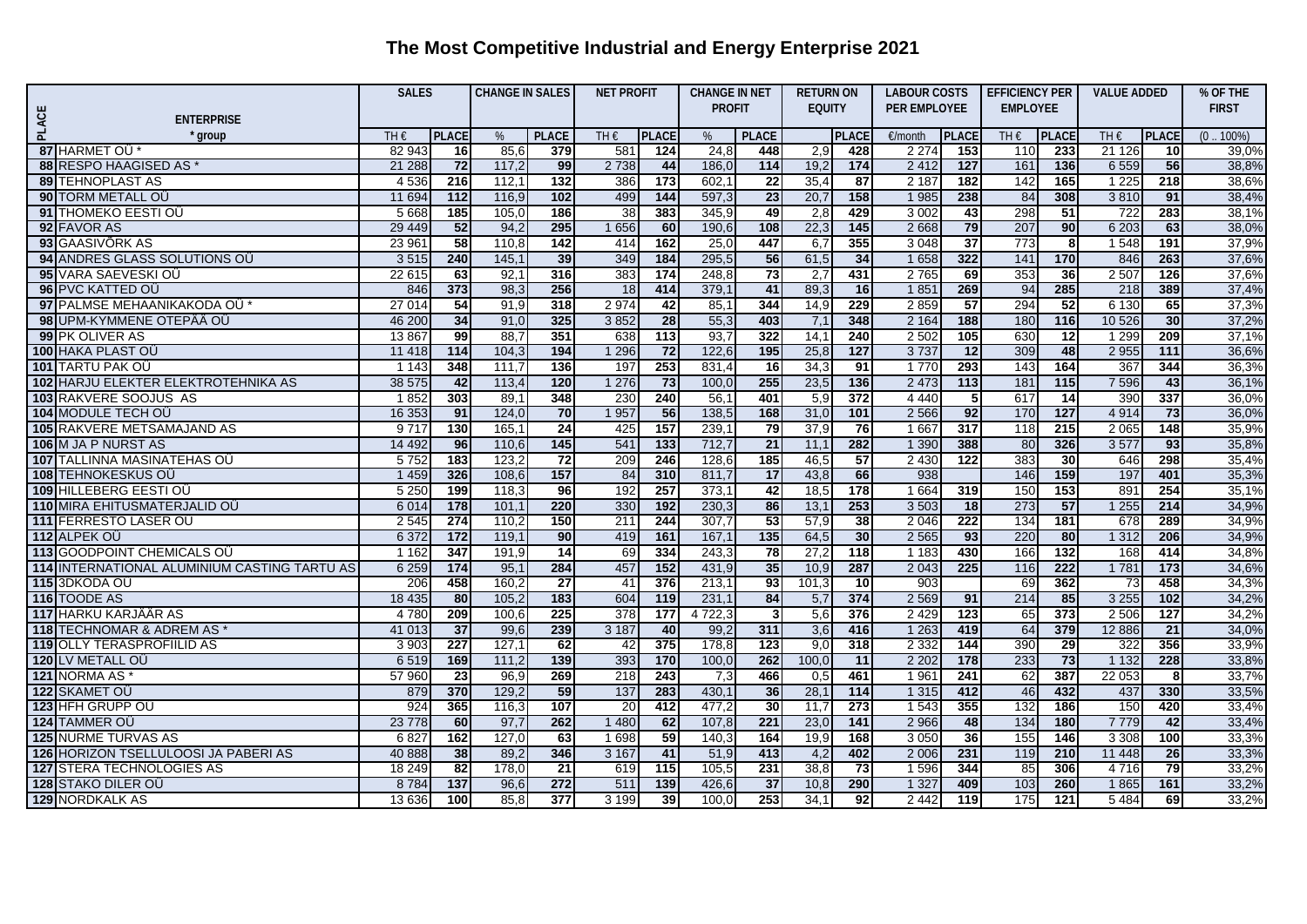|       |                                           |         | <b>SALES</b>    |       | <b>CHANGE IN SALES</b> |                          | <b>NET PROFIT</b> |               | <b>CHANGE IN NET</b> | <b>RETURN ON</b> |                  | <b>LABOUR COSTS</b> |                 | <b>EFFICIENCY PER</b> |              | <b>VALUE ADDED</b> |                  | % OF THE     |
|-------|-------------------------------------------|---------|-----------------|-------|------------------------|--------------------------|-------------------|---------------|----------------------|------------------|------------------|---------------------|-----------------|-----------------------|--------------|--------------------|------------------|--------------|
|       |                                           |         |                 |       |                        |                          |                   | <b>PROFIT</b> |                      | <b>EQUITY</b>    |                  | PER EMPLOYEE        |                 | <b>EMPLOYEE</b>       |              |                    |                  | <b>FIRST</b> |
| PLACE | <b>ENTERPRISE</b>                         |         |                 |       |                        |                          |                   |               |                      |                  |                  |                     |                 |                       |              |                    |                  |              |
|       | * group                                   | TH€     | <b>PLACE</b>    | $\%$  | <b>PLACE</b>           | TH€                      | <b>PLACE</b>      | %             | <b>PLACE</b>         |                  | <b>PLACE</b>     | €/month             | <b>PLACE</b>    | $TH \in$              | <b>PLACE</b> | TH€                | <b>PLACE</b>     | $(0.100\%)$  |
|       | 130 O-I ESTONIA AS                        | 39 825  | 40              | 82,8  | 404                    | 1418                     | 66                | 53,0          | 409                  | 4,4              | 395              | 3 0 2 9             | 39              | 254                   | 63           | 7 1 2 5            | 47               | 33,0%        |
|       | 131 PAISUOTS OU                           | 505     | 414             | 127,7 | 61                     | 71                       | 332               | 737,9         | 20                   | 26,0             | 125              | 1 1 9 2             | 429             | 63                    | 385          | 185                | 406              | 33,0%        |
|       | <b>132 KITMAN THULEMA AS</b>              | 13 173  | 104             | 92,7  | 310                    | 811                      | 102               | 279,8         | 62                   | 15,9             | 213              | 2 3 3 4             | $143$           | 108                   | 239          | 4 2 2 8            | 85               | 33,0%        |
|       | 133 ORKOS ESTONIA OÜ                      | 3835    | 229             | 105,2 | 184                    | 100                      | 302               | 48,3          | 415                  | 13,7             | 248              | 2 0 2 9             | 228             | 767                   | 91           | 222                | 387              | 32,8%        |
|       | <b>134 REMEI BALTICA OU</b>               | 2516    | 276             | 129,3 | 58                     | 355                      | 183               | 138,9         | 167                  | 13,2             | 251              | 3 4 3 0             | 22              | 280                   | 56           | 725                | 282              | 32,7%        |
|       | <b>135 ECOMATIC AS</b>                    | 3 3 3 7 | 246             | 104,9 | 188                    | $\overline{173}$         | 264               | 346,6         | 48                   | 31,4             | 99               | 2 0 5 8             | 216             | 76                    | 333          | 1 2 5 9            | $\overline{213}$ | 32,6%        |
|       | 136 SAINT-GOBAIN GLASS ESTONIA SE         | 37 118  | 43              | 55,6  | 459                    | 3 4 8 7                  | 33                | 66,2          | 381                  | 4,0              | 406              | 2 3 5 8             | 137             | 115                   | 223          | 12 6 28            | $\overline{23}$  | 32,5%        |
|       | 137 HILDING ANDERS BALTIC AS              | 31 479  | 50              | 92,4  | 312                    | 1815                     | 58                | 133,4         | 174                  | 9,9              | 305              | 2 0 5 0             | 221             | $\overline{124}$      | 200          | 8 0 64             | 40               | 32,3%        |
|       | 138 SKAN HOLZ HELME AS                    | 5 6 31  | 187             | 155,6 | 30                     | 341                      | 187               | 293,9         | 57                   | 9,8              | 308              | 1 3 5 7             | 397             | 83                    | 313          | 1 4 4 9            | 198              | 32,2%        |
|       | 139 FINLAID OÜ                            | 5 4 7 2 | 193             | 101,5 | 216                    | 400                      | 165               | 188,6         | $\overline{111}$     | 27,4             | $\frac{1}{117}$  | 2 0 0 3             | 233             | 322                   | 42           | 809                | 270              | 32,1%        |
|       | <b>140 PAEKIVITOODETE TEHASE OU</b>       | 10 517  | $121$           | 119,5 | 87                     | 1 0 34                   | 87                | 180,4         | 120                  | 9,2              | 315              | 2 8 5 4             | 58              | 137                   | $174$        | 3671               | 92               | 32,1%        |
|       | <b>141 SAJAS GROUP ESTONIA OU</b>         | 6 603   | 166             | 144,9 | 40                     | 524                      | 135               | 100,0         | 260                  | 10,4             | 299              | 3 2 3 0             | $\overline{31}$ | 245                   | 68           | 1570               | 190              | 32,1%        |
|       | <b>142 QUANT ESTONIA OU</b>               | 7 2 3 2 | 157             | 117,0 | 101                    | 424                      | 159               | 165,8         | 138                  | 56,              | 40               | 2 7 7 2             | 66              | 66                    | 369          | 4 0 8 3            | 88               | 32,0%        |
|       | 143 INTERCONNECT PRODUCT ASSEMBLY AS      | 22 067  | 66              | 94,9  | 285                    | 2722                     | 45                | 77,8          | 358                  | 31,4             | 100              | 2 1 2 1             | 198             | $\overline{122}$      | 203          | 7 3 3 0            | 45               | 32,0%        |
|       | <b>144 I.V.A. LEON OÜ</b>                 | 488     | 416             | 620,2 | $\overline{2}$         | 77                       | 323               | 100,0         | 279                  | 48,8             | 49               | 1 5 9 7             | 343             | 163                   | 135          | 135                | 428              | 31,9%        |
|       | <b>145 KUMER SAAG OÜ</b>                  | 815     | 376             | 130,0 | 57                     | 32                       | 392               | 165,4         | 139                  | 52,3             | 47               | 1 5 4 9             | 354             | 272                   | 59           | 88                 | 451              | 31,7%        |
|       | 146 FEMW OÜ                               | 1 653   | 311             | 120,3 | 84                     | 158                      | 270               | 261,3         | 71                   | 18,8             | $\frac{1}{176}$  | 2 5 7 4             | 90              | 150                   | $152$        | 498                | 317              | 31,7%        |
|       | 147 SANDLA PUIT OU                        | 8691    | 139             | 114,9 | 116                    | 744                      | 105               | 247,0         | 76                   | 26,1             | 124              | 1 707               | 307             | 132                   | 185          | 2096               | 144              | 31,7%        |
|       | 148 H7/H6 OU                              | 508     | 413             | 88,7  | 353                    | 27                       | 401               | 8 5 9 7,4     | $\overline{1}$       | 33,7             | 93               | 2 0 3 6             | 227             | 42                    | 442          | 320                | 359              | 31,6%        |
|       | 149 LEIGOLA OÜ                            | 2 9 6 5 | 260             | 113,0 | 124                    | 456                      | 153               | 289,4         | 59                   | 48,6             | 51               | 1 3 3 1             | 408             | 96                    | 281          | 951                | 246              | 31,5%        |
|       | 150 THERMOARENA OU                        | 7618    | 150             | 135,3 | 51                     | 1 0 1 3                  | 88                | 97,9          | 313                  | 30,3             | 103              | 1 7 3 4             | 300             | 282                   | 55           | 1575               | 188              | 31,5%        |
|       | <b>151 PROFILE VEHICLES BALTIC OU</b>     | 4 9 8 1 | 204             | 126,0 | 66                     | 80                       | 317               | 248,1         | 74                   | 12,2             | 269              | 2 3 1 5             | 145             | 166                   | 129          | 914                | 252              | 31,4%        |
|       | <b>152 ELECTROAIR OU</b>                  | 7 3 3 0 | 156             | 100,8 | 222                    | 1 2 3 8                  | 77                | 204,7         | 97                   | 22,1             | $147$            | 2 4 8 4             | 111             | 141                   | 167          | 2788               | 117              | 31,3%        |
|       | 153 COMPOMAN OÜ                           | 2 0 4 2 | 295             | 107,8 | 163                    | $\overline{173}$         | 263               | 972,4         | $\overline{14}$      | 9,5              | 311              | 1 4 8 6             | 367             | 58                    | 394          | 797                | $\overline{272}$ | 31,1%        |
|       | 154 ALK PIPES OU                          | 1 1 3 7 | 350             | 100,0 | 235                    | 16                       | 418               | 346,8         | 47                   | 12,4             | 264              | 1 3 8 7             | 391             | 190                   | 102          | 116                | 440              | 30,9%        |
|       | <b>155 ESTONIA KLAVERIVABRIK AS</b>       | 1886    | 301             | 87,8  | 361                    | 451                      | 154               | 516,4         | 28                   | 7,2              | 347              | 1963                | 239             | 55                    | 403          | 1 2 5 1            | 215              | 30,8%        |
|       | 156 MOUNTAIN LOGHOME OÜ                   | 933     | 364             | 104,4 | $\overline{193}$       | 56                       | 353               | 3051,4        | $5\phantom{.0}$      | 4,1              | 405              | 1 7 9 3             | 287             | 72                    | 351          | 336                | 352              | 30,8%        |
|       | <b>157 STANDARD AS</b>                    | 24 314  | $\overline{57}$ | 87,3  | 369                    | 1 2 4 3                  | 76                | 166,7         | 137                  | 15,1             | 226              | 2071                | 212             | 115                   | 224          | 6511               | $-57$            | 30,7%        |
|       | 158 KEMET RV OÜ                           | 587     | 400             | 110,5 | $\frac{146}{ }$        | 45                       | 370               | 1407,0        | 10 <sup>1</sup>      | 17,9             | $\overline{183}$ | 1 2 0 9             | 426             | 53                    | 412          | 205                | 396              | 30,5%        |
|       | 159 HUUM OÜ                               | 2 2 5 6 | 287             | 225,0 | 10                     | 195                      | 255               | 100,0         | 270                  | 27,6             | 116              | 1 3 5 1             | 402             | 174                   | 123          | 406                | 335              | 30,4%        |
|       | <b>160 EPLER &amp; LORENZ AS</b>          | 5 4 5 0 | 194             | 112.7 | $\frac{1}{25}$         | 2 0 1 9                  | 55                | 131,4         | 180                  | 39,1             | $\overline{72}$  | 2 0 9 6             | 205             | 109                   | 234          | 3 2 7 6            | 101              | 30.3%        |
|       | <b>161 KRAH PIPES OÜ</b>                  | 7944    | 147             | 86,4  | 374                    | 1248                     | 75                | 114,9         | 208                  | 46,1             | 59               | 2768                | 68              | 189                   | 103          | 2643               | $\overline{122}$ | 30,2%        |
|       | 162 NORD HOMES OU                         | 1 0 9 0 | 354             | 115,5 | $\overline{112}$       | $\overline{\mathcal{L}}$ | 457               | 355,0         | 44                   | 4,0              | 407              | 1 6 8 5             | 314             | 99                    | 274          | 226                | 385              | 30,1%        |
|       | <b>163 TREFFEX AS</b>                     | 5787    | 182             | 109.4 | 153                    | 205                      | 249               | 119,6         | 200                  | 4,5              | 393              | 3 0 2 4             | 40              | 321                   | 43           | 858                | 260              | 29.8%        |
|       | 164 KARL STORZ VIDEO ENDOSCOPY ESTONIA OÙ | 35 4 86 | 45              | 85,1  | 385                    | 1 2 7 2                  | $\overline{74}$   | 86,5          | 340                  | 5,9              | 370              | 2 2 1 8             | 174             | 155                   | 147          | 7 3 6 8            | 44               | 29,6%        |
|       | 165 PEETRI PUIT OÜ <sup>*</sup>           | 16 986  | 90              | 108.6 | 156                    | 1 5 6 8                  | 61                | 132,6         | 176                  | 13,9             | $\overline{242}$ | 1 809               | 282             | $\overline{148}$      | 156          | 4 0 6 5            | $\overline{89}$  | 29.4%        |
|       | <b>166 IKODOR AS</b>                      | 5 0 9 9 | 202             | 120,8 | 81                     | 719                      | 109               | 182,2         | 118                  | 21,8             | 148              | 1 9 2 8             | 246             | 155                   | 148          | 1 4 8 3            | 196              | 29,2%        |
|       | 167 GS INVEST OU                          | 1 0 1 0 | 358             | 43,6  | 466                    | 64                       | 336               | 100,0         | 282                  | 21,5             | 150              | 5 3 4 3             | $\mathbf{3}$    | 337                   | 39           | 257                | $\overline{378}$ | 29,1%        |
|       | <b>168 AQ TRAFOTEK AS</b>                 | 29 738  | 51              | 100,0 | 234                    | 748                      | 104               | 124.4         | 192                  | 10,6             | 297              | 1895                | 259             | 119                   | 212          | 6433               | 59               | 29.0%        |
|       | <b>169 TECH GROUP AS</b>                  | 17 627  | 86              | 83,5  | 397                    | 1 3 0 9                  | $\overline{71}$   | 96,4          | 317                  | 28,0             | 115              | 2 2 3 9             | 169             | $\overline{218}$      | 82           | 3 4 8 5            | 96               | 29,0%        |
|       | 170 ESTKO AS                              | 4 8 8 2 | 206             | 116.3 | 106                    | 513                      | 138               | 152,5         | 154                  | 29,1             | $\frac{111}{11}$ | 2 6 5 2             | 82              | 136                   | 176          | 1 6 5 9            | $\frac{1}{182}$  | 29.0%        |
|       | <b>171 ESTANC AS</b>                      | 23786   | 59              | 92,6  | 311                    | 828                      | 100               | 53,6          | 407                  | 15,2             | $\overline{222}$ | 3 0 4 2             | 38              | 186                   | 107          | 5 500              | 68               | 28.9%        |
|       | 172 KOLM LÕVI TRÜKIKESKUS OÜ              | 368     | 434             | 85.2  | 384                    | 11                       | 440               | 470,2         | 32                   | $\overline{3.8}$ | 411              | 1929                | 245             | 61                    | 389          | 150                | 421              | 28,8%        |
|       |                                           |         |                 |       |                        |                          |                   |               |                      |                  |                  |                     |                 |                       |              |                    |                  |              |